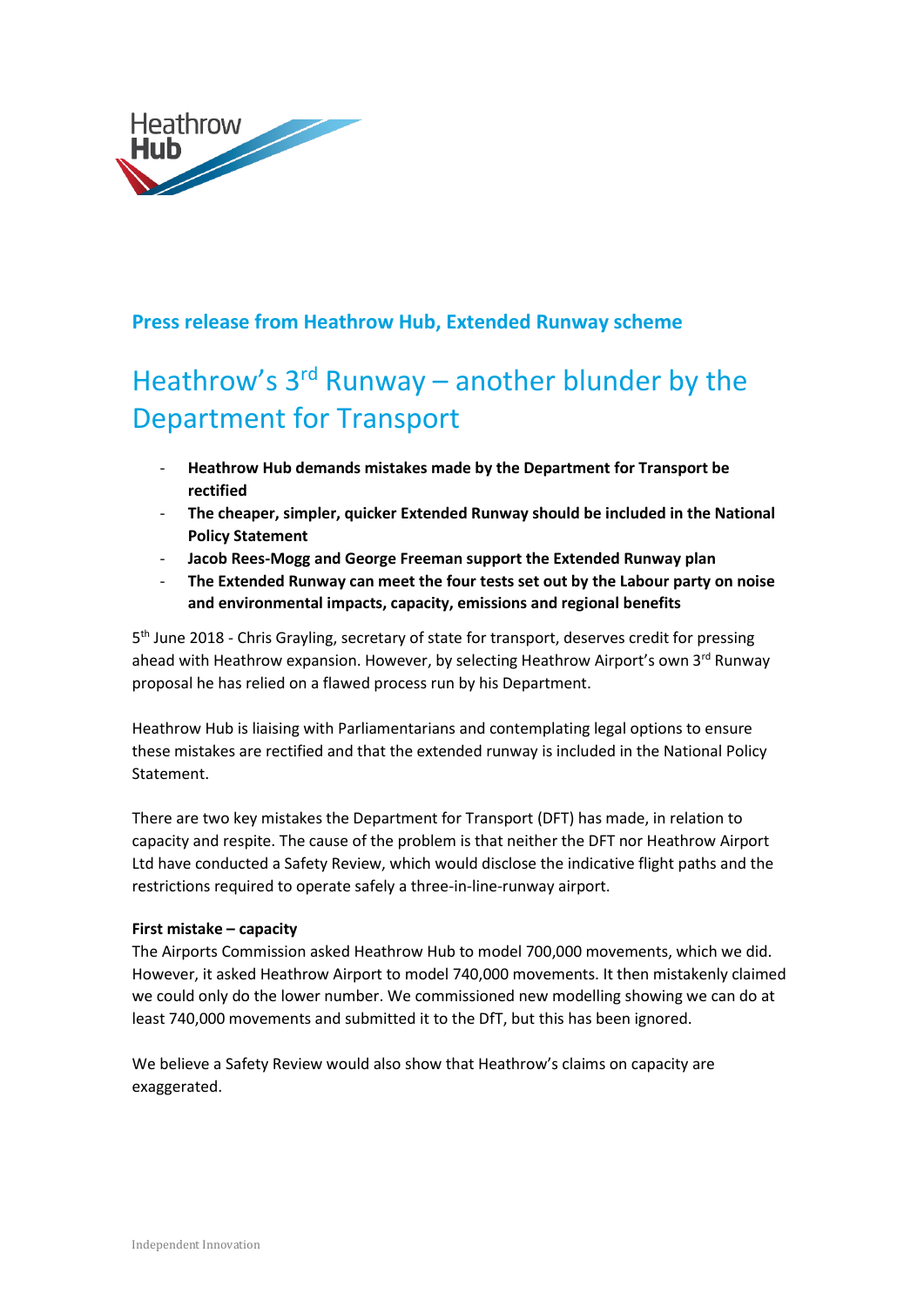

## **Second mistake – respite**

A Safety Review would show that, under Heathrow Airport's proposal, about a third of aircraft will have to cross in the sky on approach. This is so a plane coming from, say, the south, could reach a northern terminal and vice versa.

This will spread complex new flight paths to the east of the airport across London and massively reduce the opportunities for respite closer to the airport.

By contrast, Heathrow Hub has commissioned an independent safety review and submitted it to the DfT.

The flexibility of the Extended Runway would allow different approach paths enabling 8.5 hours of respite nearer the airport, more than now. The DFT has apparently ignored or misunderstood this point.

The DFT should ask Heathrow to conduct a Safety Review. It should also ask it to disclose indicative flight paths and approaches ahead of the vote in Parliament.

### **Parliamentary support**

Two prominent Conservative backbenchers, Jacob Rees-Mogg and George Freeman, have come out in support of the Extended Runway being included as an option in the National Policy Statement. The have written to Mr Grayling and Mr Freeman spoke in favour in the Commons debate today.

### **Flawed process**

Finally, the DfT has not only ignored key submissions from us, but it has also ignored a key recommendation of the House of Commons Transport Committee that would have enabled the CAA to test that the NWR scheme is both affordable and financeable before it is submitted for approval by Parliament.

### **Jock Lowe, director of Heathrow Hub, said:**

"We are working really hard with Parliamentarians to ensure the mistakes made by the Department for Transport are rectified and that the extended runway is included in the National Policy Statement.

"We are confident that unlike the third runway, we can meet the four tests set by the Labour party on noise and environmental impacts, capacity, emissions and regional benefits.